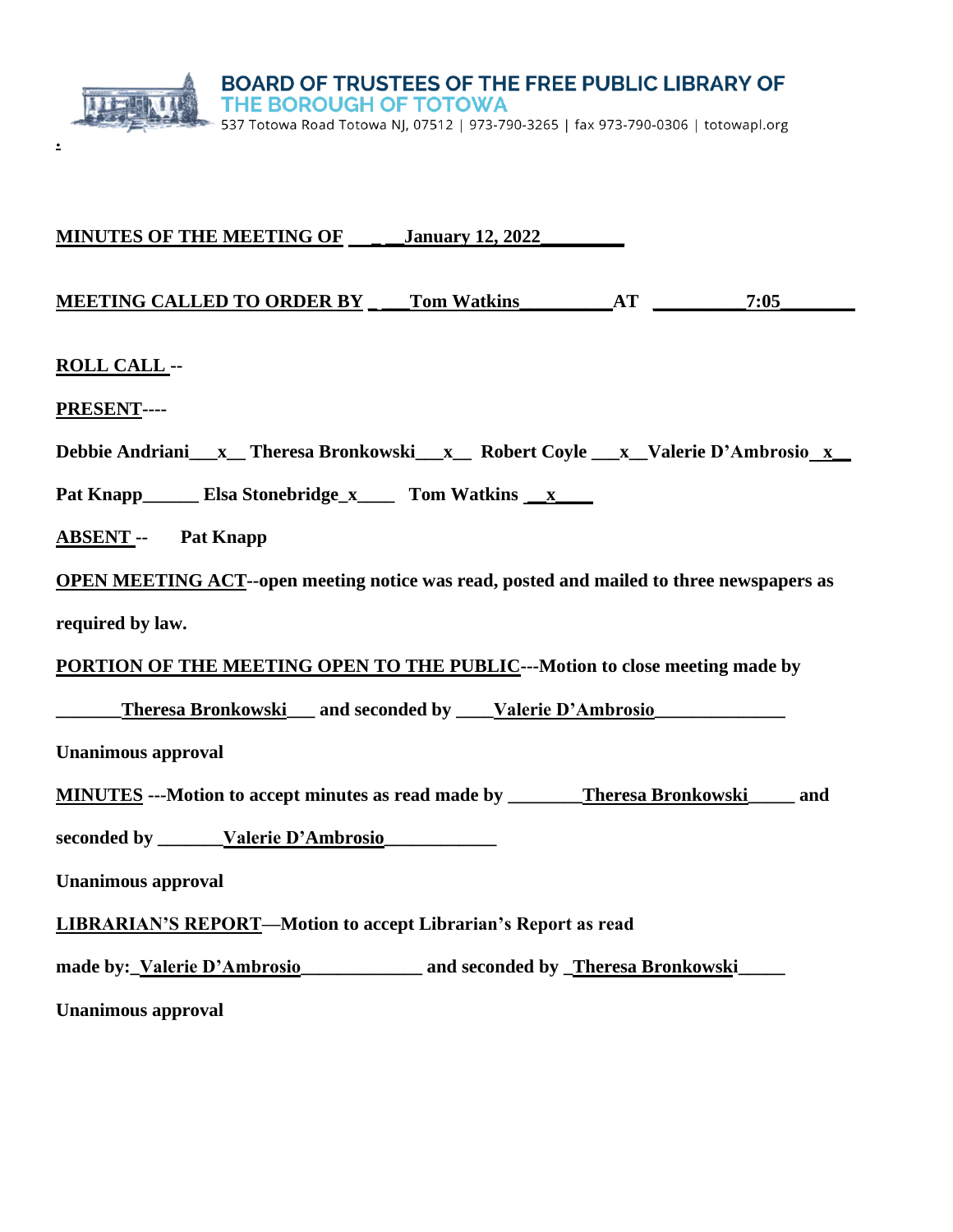## **CORRESPONDENCE:**

### **OLD BUSINESS:**

#### **NEW BUSINESS:**

- **1. Facilities update:**
- **2. Pals Plus update:**
- **3. Personnel update:**
- **4. Outreach, programming, purchases, materials and services:**
- **5. Volunteers:**
- **6. Oath of Office:** 
	- **a) Debra Andriani**
	- **b) Robert Coyle**
- **7. Reorganization:**
	- **a) Valerie D'Ambrosio made a motion to nominate Tom Watkins as President and seconded by Theresa Bronkowski**
	- **b) Tom Watkins made a motion to nominate Val D'Ambrosio as Vice President, seconded by Theresa Bronkowski**
	- **c) Theresa Bronkowski made a motion to nominate Elsa Stonebridge as Secretary, seconded by Valerie D'Ambrosio**
	- **d) Elsa Stonebridge made a motion to nominate Theresa Bronkowski as Treasurer, seconded by Robert Coyle**
- **Roll Call: Debbie Andriani\_\_\_x\_\_ Theresa Bronkowski\_\_\_x\_\_ Robert Coyle \_\_\_x\_\_** Valerie D'Ambrosio x Elsa Stonebridge\_x Tom Watkins x
- **ABSENT -- Pat Knapp**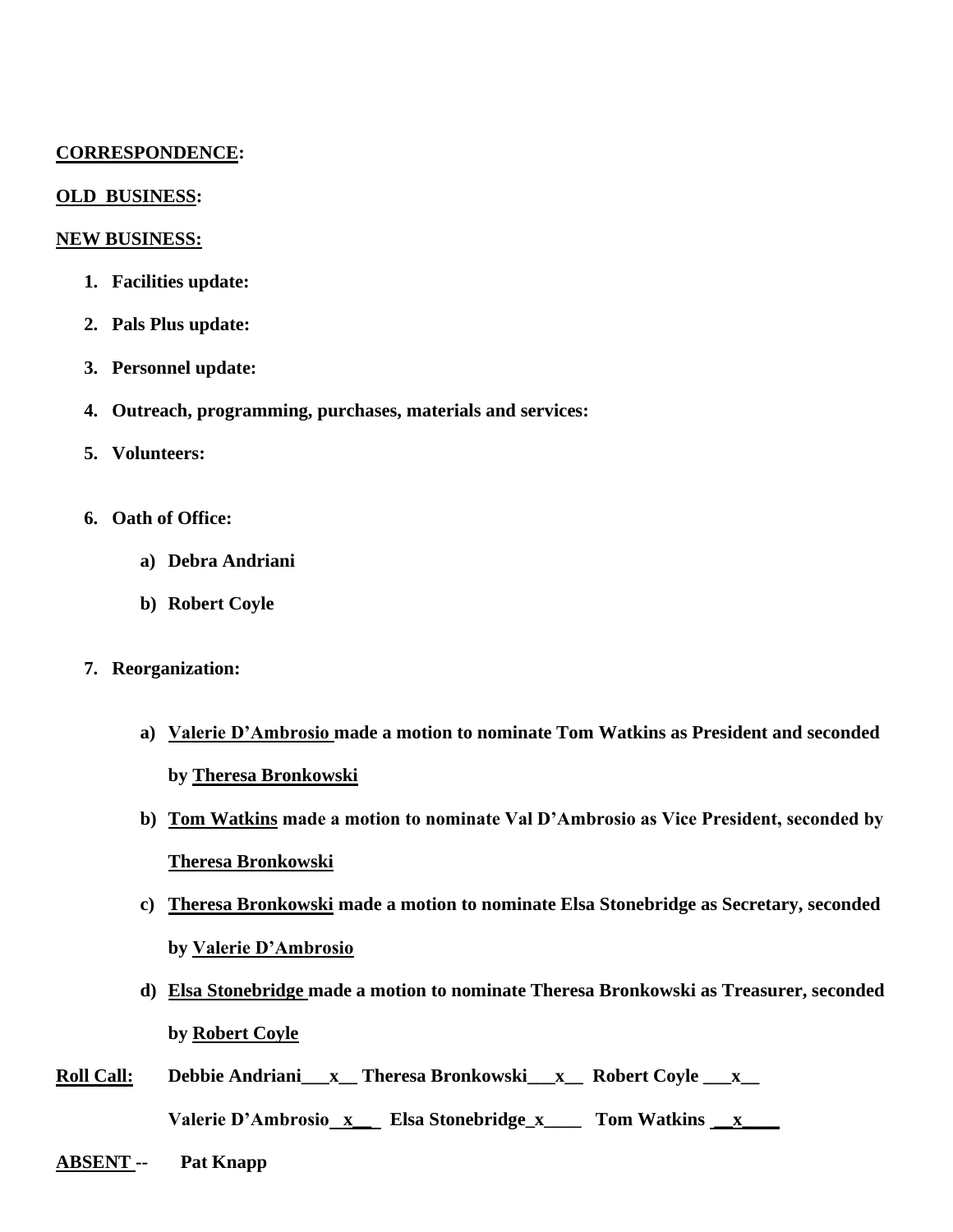# **8. Resolution #2022-01 to authorize signatures on checks for new officers**

**Roll Call: Debbie Andriani\_\_\_x\_\_ Theresa Bronkowski\_\_\_x\_\_ Robert Coyle \_\_\_x\_\_** Valerie D'Ambrosio x Elsa Stonebridge\_x Tom Watkins x

**ABSENT -- Pat Knapp**

# **FRIENDS OF THE LIBRARY:**

## **FOUNDATION:**

### **FINANCIAL REPORT:**

| 1. Motion to accept monthly financial report for _____________ made by_______________________ and    |  |
|------------------------------------------------------------------------------------------------------|--|
|                                                                                                      |  |
| Roll Call: Debbie Andriani_____ Theresa Bronkowski_____ Robert Coyle ____                            |  |
| Valerie D'Ambrosio___ Pat Knapp_____ Elsa Stonebridge_____ Tom Watkins_____                          |  |
|                                                                                                      |  |
| 2. Motion to pay bills for ______________________ awaiting approval made by ________________________ |  |
|                                                                                                      |  |
| Roll Call: Debbie Andriani_____ Theresa Bronkowski_____ Robert Coyle _____ Valerie                   |  |
| D'Ambrosio Pat Knapp Elsa Stonebridge Tom Watkins ______                                             |  |